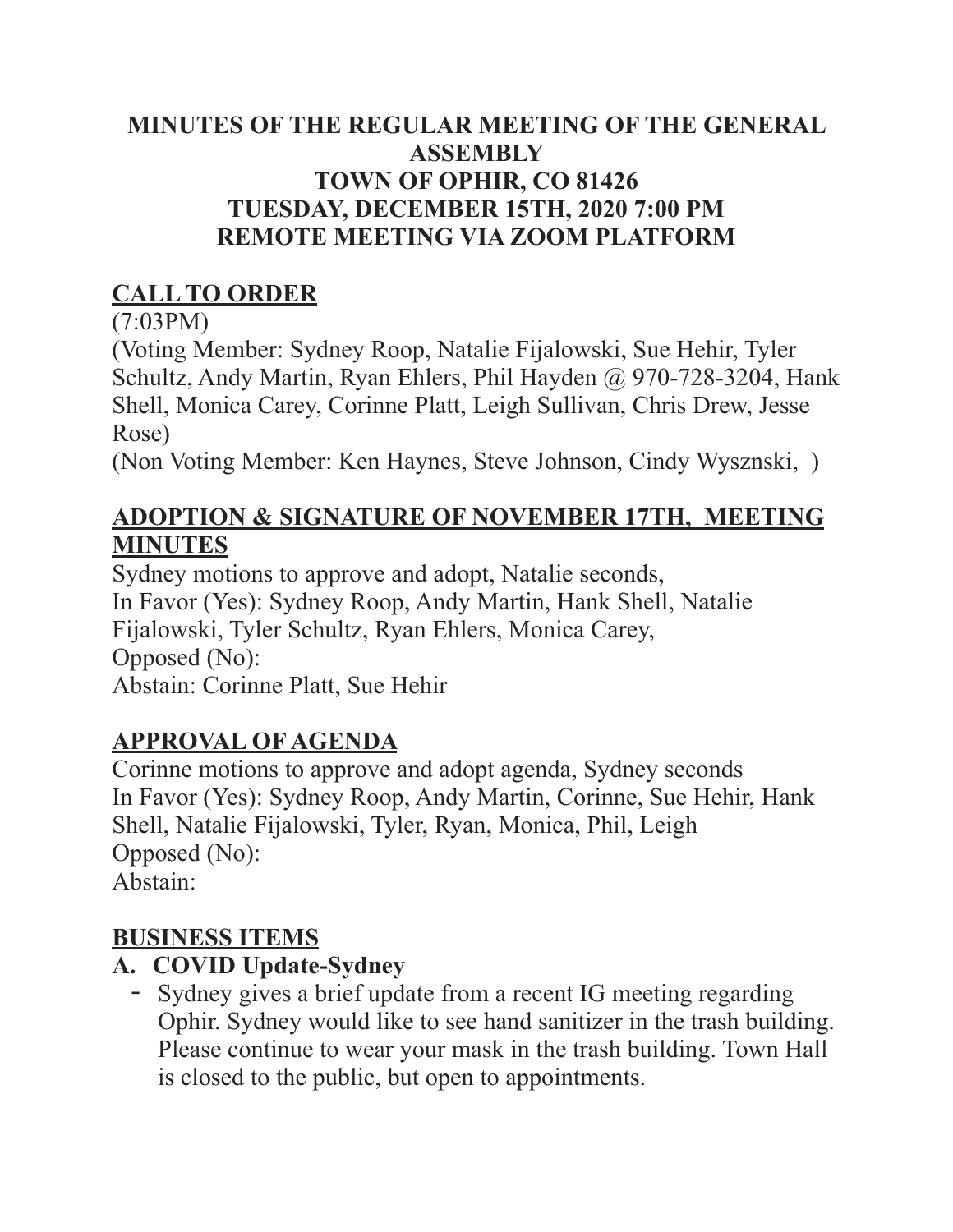#### **B. Process for GA Approval of Master Plan – Ken**

- Question to the GA: Should the Master Plan be a general document or a binding document through Ordinance. General advisory document is adopted by Resolution or a more binding and restrictive in development document by Ordinance. The intention of the P&Z after the Master Plan is to look at the Land Use Code and Moderate Avalanche Zone Building. General consensus from the GA is that the Master Plan should be kept not specific and not binding, it is an advisory document that is written every 10 years. The General Assembly would like to see the Master Plan be passed by a Resolution as a non binding, advisory, goal orientated document.

C. First Reading of Ordinance 2021-1, Amending Ordinance 2017-1 In Part to Allow Redaction of Voter Identification Information from **Election Ballots in the event of a Public Record Request for Paper Ballots That Have Been Cast, Designating the Town Clerk as the Designated Election Official for all Municipal Elections, Providing** that Nominations for Elections of Town Officers and Staff Shall be Made at the General Assembly Meeting in the Month of December Preceding the Annual January Election, Allowing the Town Clerk to **Cancel an Election as to Any Office or Staff Position that is Uncontested, Providing for Deposit of Paper Ballots in a Secure** Drop Box Located at Town Hall on the Day of the Election, and Allowing the Town Clerk to Count, Canvas, and Tally the Ballots Cast during the Day of the Election with the Assistance of a Monitor Designated by the Mayor, and to Certify the Election Results to the General Assembly After 7:00 P.M. on the Day of the Election-**Sydney** 

- Sydney reads off her reasoning for bringing this Ordinance to the table. COVID has made it where the GA cannot meet in person to hold the Town Staff Election. This Ordinance amends 2017-1 Authorizing Paper Ballots. This Ordinance will allow for a drop box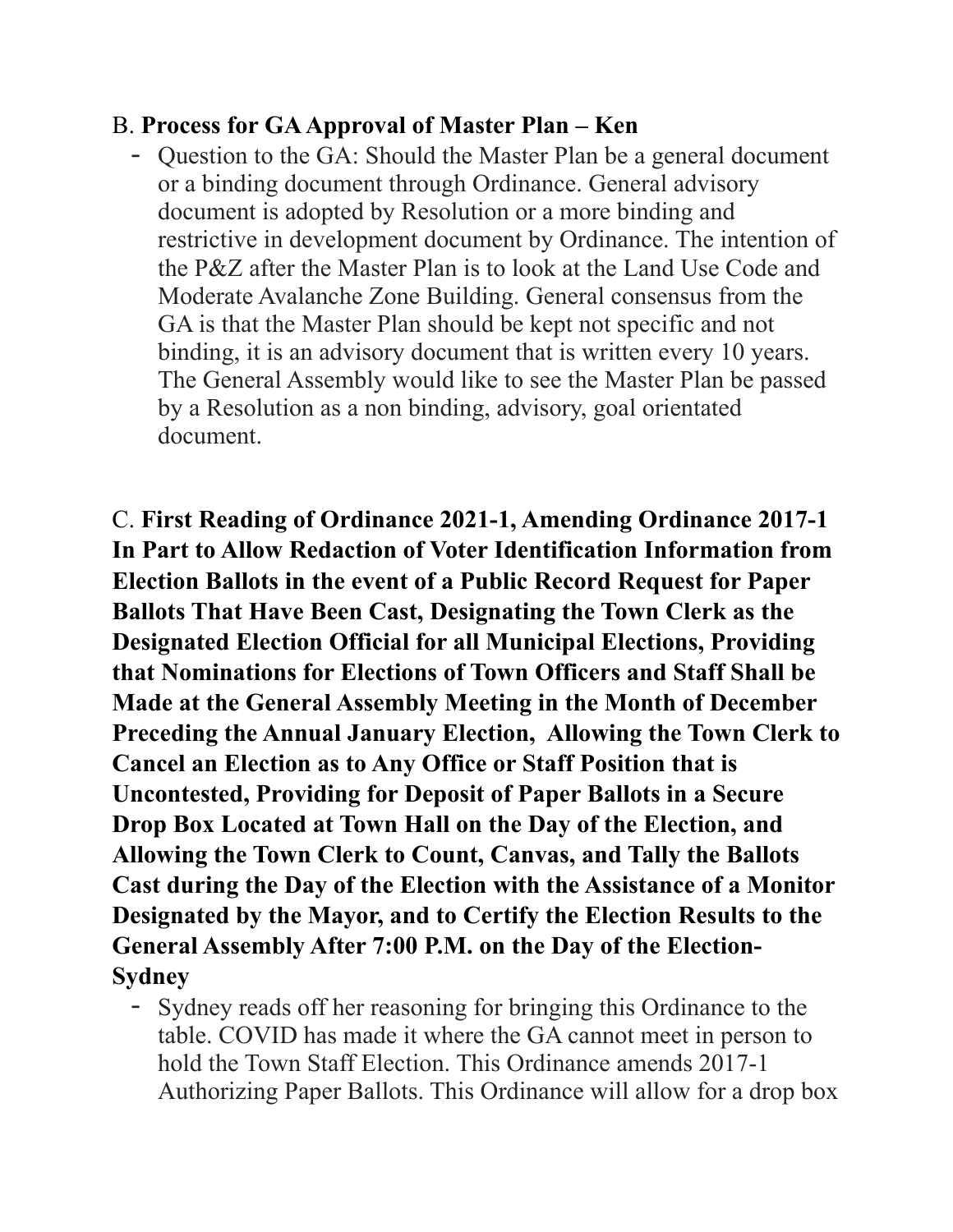location for ballots for any contested office and to allow the Town Clerk to cancel an election as to any office that is uncontested. The goal of this Ordinance is to make voting in the Ophir municipal Election easy and safe for Ophir electors. Questions: How long to have drop box? GA decision is to have a drop box affixed to Town Hall for a week that is emptied everyday with a video camera on box. What happens if there is no nomination for an office? Should the ballots have a write in for the drop box? Should December be firm date for nominations but with a backup in January in the case there is no nomination for the office? Steve Johnson would like to see public officers take an oath. This would give a little more formality and structure to the offices. The mayor sets the General Assembly Agenda, and can allow for additional nominations at the January General Assembly Meeting.

- There is discussion amongst the GA. Cancel the regular municipal election for January 19th then conduct a Special Election. 30 days notice of a special municipal election for the staff offices. The rationale for the cancellation is there is no time to get a mail in ballot system in place and the Town does not want to expose the electorate to the risk of in person voting. The regular election will be conducted at a later date. The GA will then ratify and confirm this at the January GA meeting.
- Steve gives a recommendation to move to refer to public hearing with a Second Reading with the following direction to continue the regular election for 2 months, to allow for drop box outside of Town Hall with paper ballots to be available at the drop box, to be in use for one week. 30 days notice of special municipal election in advance of the election, give notice at the January meeting, and then hold a special election meeting 30 days later in February. Call a special meeting in February to hold the special election. The only item on the agenda would be the election. The GA can make a motion at the January meeting to hold the GA meeting at different date in February.
- First Reading motions to refer to a public hearing at Second Reading.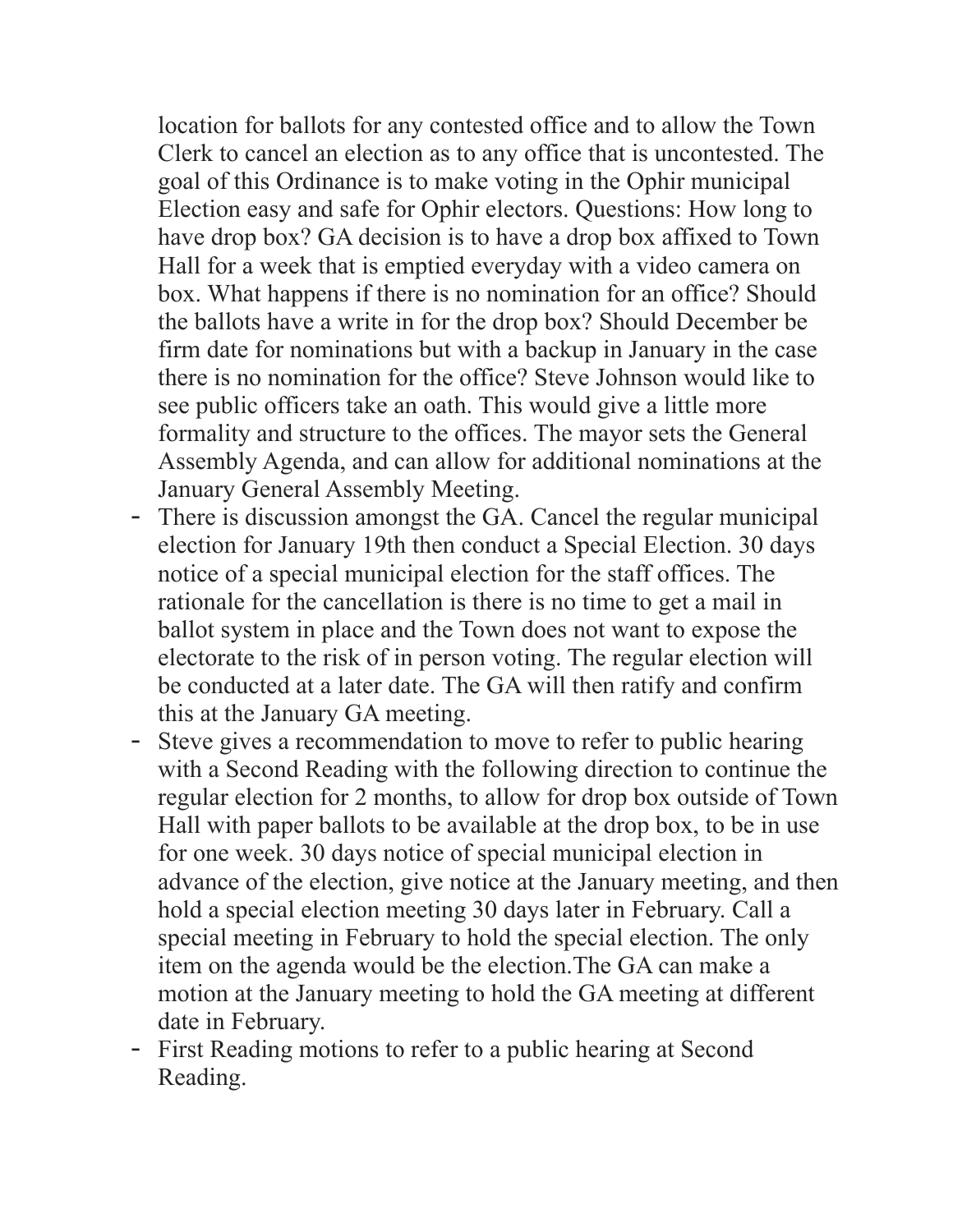Motion: Monica motions to refer to a public hearing at Second Reading at the January GA meeting with direction to extend the election meeting until Feb 23rd and to authorize drop box 1 week prior to election and to make ballots physically available near the drop box at Town Hall. Phil seconds

In Favor (Yes): Sydney Roop, Andy Martin, Sue Hehir, Hank Shell, Chris Drew, Corinne Platt, Monica Carey, Natalie Fijalowski, Tyler Schultz, Ryan Ehlers, Phil Hayden, Fiona Drew, Jen Rose,

Opposed (No):

Abstain: Jesse Rose

The ayes have it and the motion is carried. Ordinance 2021-1 will go to a second reading in January.

#### D. Nominations for January 19th, 2021 Town Staff Election- Offices of Mayor, Mayor Pro Tem, Treasurer, and Clerk - Sydney

Sydney makes a motion to take nominations from the floor of tonight's GA meeting. Monica Carey seconds.

In Favor (Yes): Sydney Roop, Andy Martin, Sue Hehir, Hank Shell, Chris Drew, Monica Carey, Natalie Fijalowski, Tyler Schultz, Jen Rose, Jesse Rose, Ryan Ehlers, Phil Hayden

Opposed (No):

Abstain<sup>-</sup>

The yes's have it and the motion is carried to take nominations from the floor for Town Staff elected positions.

### **Nominations**

Mayor: Sue Hehir nominates Corinne Platt. No other nominations for Mayor.

Mayor Pro Tem: Sydney nominates Paul Emrick. No other nominations for Mayor Pro Tem.

Treasurer: Monica nominates Cindy. No other nominations for Treasurer. Clerk: Monica Carey nominates Sydney Roop. No other nominations for Clerk

### E. Nominations for January 19th, 2021 Planning and Zoning **Appointments-2 Full Time and 1 Alternate Seat-Sydney**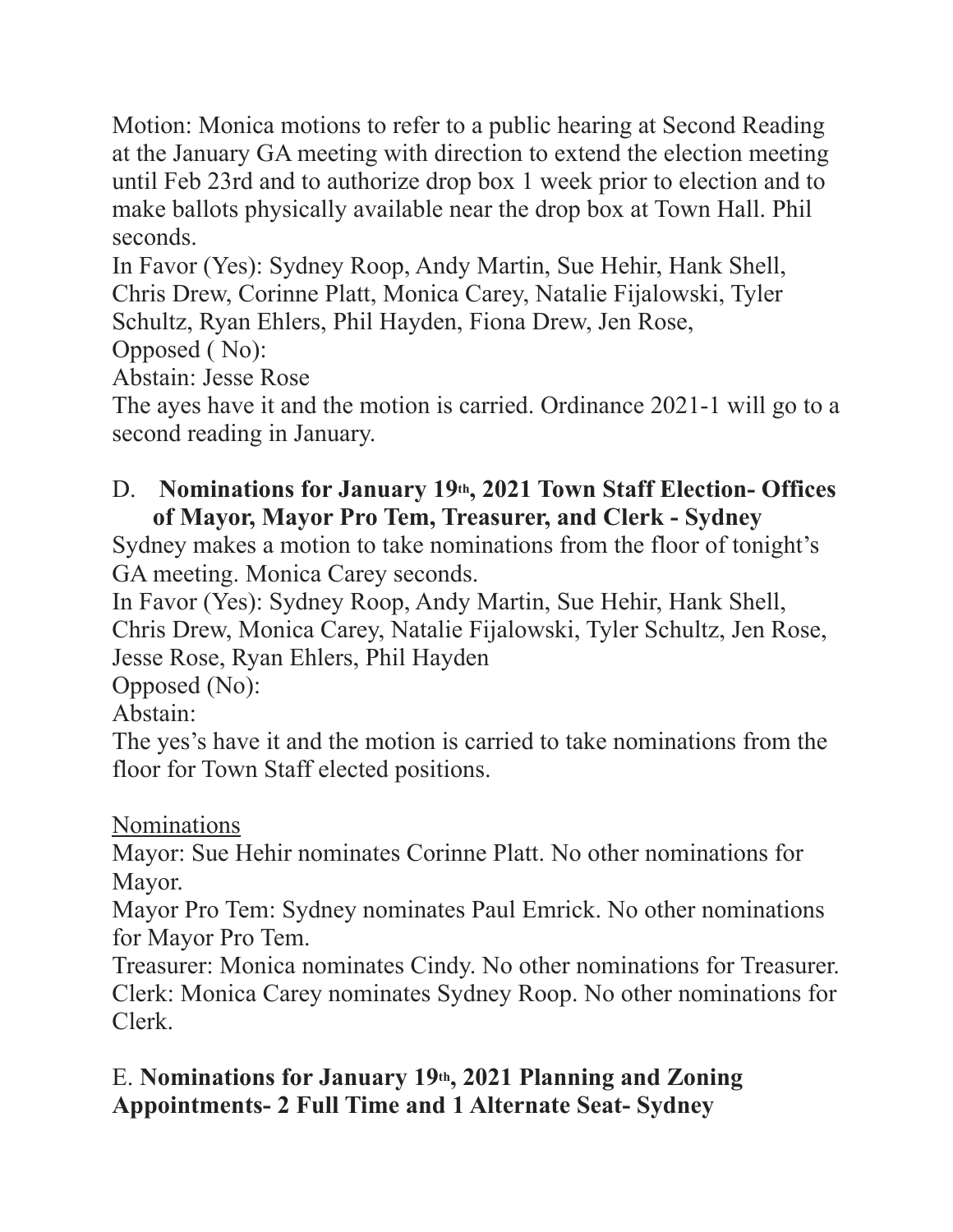- Sydney motions to take nominations from the floor of tonight's GA meeting. Sue Hehir seconds.
- In Favor (Yes): Sydney Roop, Andy Martin, Sue Hehir, Hank Shell, Chris Drew, Ryan Ehlers, Monica Carey, Natalie Fijalowski, Jen Rose, Phil Hayden
- Opposed (No):
- Abstain: Tyler
- The yes's have it and the motion is carried to take nominations from the floor for P&Z seats

**Nominations** 

- 1 Full Time Seat with a term ending in January 2022: Sydney nominates Mark Rikkers for a full time seat. No other nominations.
- 1 Full Time Seat with a term ending in January 2022: Monica nominates Allison Snyder-Kingsley for a full time seat. No other nominations.
- 1 Alternate Seat with a term ending in January 2022: Ryan Ehlers nominates Ernie Watenpaugh for an alternate seat. No other nominations

### F. 2% Sales Tax November '97 Ballot Presentation – Ken

- In 1997, the Town of Ophir electorate voted ves to approve a ballot measure to allow for collection of 2% Sales Tax. The Ordinance that the ballot measure approved was Ordinance 1996-3. This Ordinance has been halfway in effect with the tax on building permits in the Ophir. The part of this Ordinance that has not been in effect is the collection of sales tax on goods purchased in Ophir. In today's world, this tax would be considered a "destination tax" (created by the State of CO in 2018) and would apply to online purchases through various online shopping websites. This Ordinance was not submitted to San Miguel County or the State of Colorado when it was approved in 1997. This item is being brought to the GA by Town staff because San Miguel County and the State of Colorado called town staff to begin collecting the tax. Ken would like to get direction from the GA as to how to move forward. The options are either to begin collecting the tax or to repeal this tax by a ballot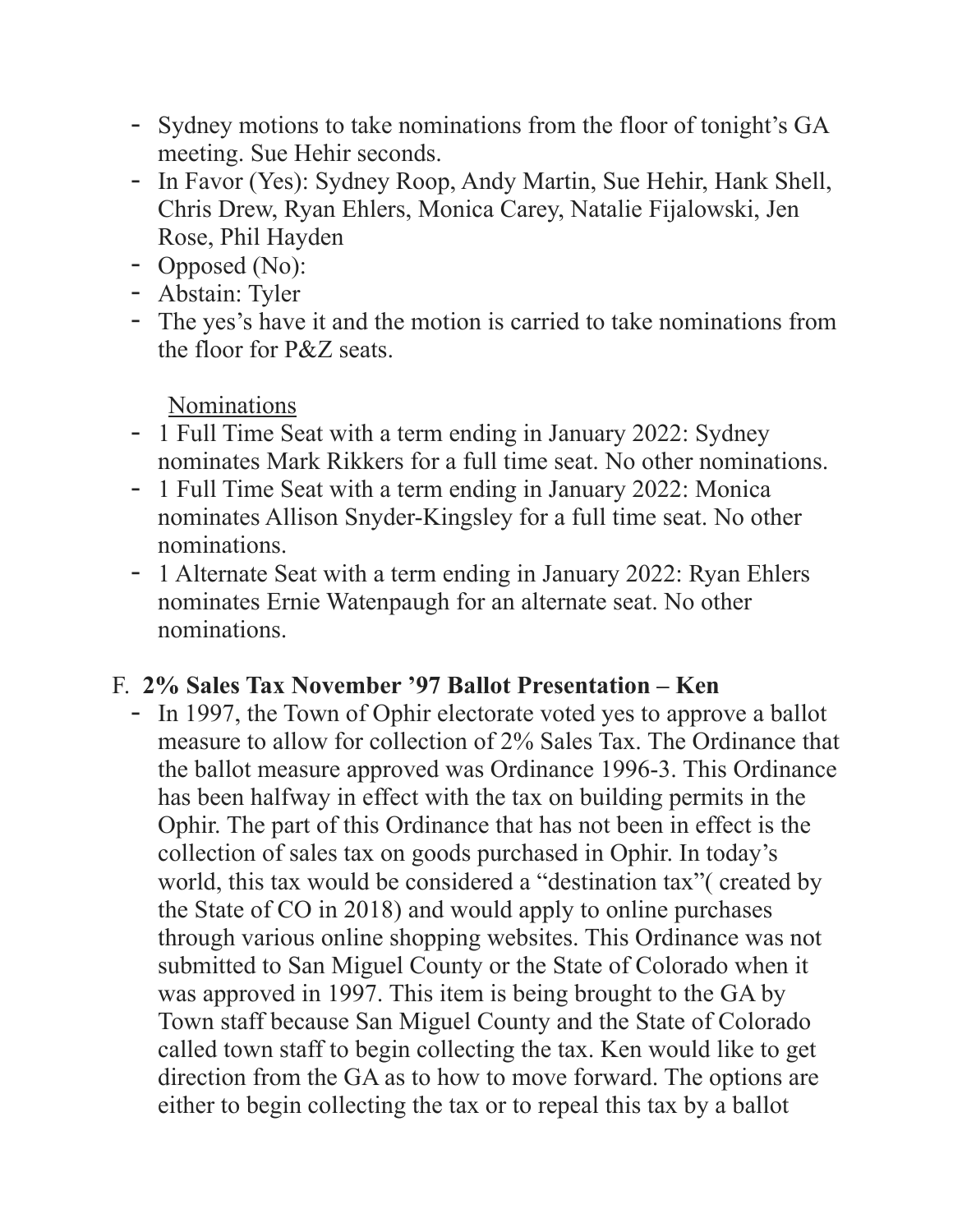issue in the November 2021 election. The overall consensus of the General Assembly is that members do not want a 2% Sales Tax. GA members who make online purchases for their businesses and personal life do not want to tax themselves. GA members see this Ordinance as archaic, seeing that it was neglected for 24 years. The GA additional feels that this Ordinance and tax is out of touch with the current Ophir General Assembly and community. The GA would like to see it repealed entirely and possibly brought back with a different percentage and limits.

- Monica motions to direct town staff to speak to town attorney to see if we can continue to legally ignore this until such time the Ophir electorate can vote to repeal it or enforce it. Ryan seconds.

In Favor (Yes): Hank Shell, Chris Drew, Corinne Platt, Ryan Ehlers, Sue Hehir, Tyler Schultz, Natalie Fijalowski, Monica Carey, Jen Rose, Jesse Rose, Phil Hayden,

Opposed (No):

Abstain: Sydney Roop, Andy Martin, Fiona Drew

The yes's have it and the motion is carried for town staff to bring this to the town attorney to see if it can be legally ignored until such time the Ophir electorate can vote to repeal it or enforce it.

#### G. Consideration of Adoption of Resolution 2020-3 2021-1, A **Resolution Summarizing Expenditures and Revenues for Each** Fund, and Adopting a Budget for the Town of Ophir, Colorado, for the Calendar Year Beginning the First Day of January 2021 and Ending on the Last Day of December 2021- Ken and Cindy

- The 2021 budget is the biggest budget in Ophir history. There is discussion amongst the GA about the budget. The presented budget assumed a 2% sales tax revenue. The budget will have to be updated to reflect no 2% sales tax.
- Line items of discussion at the GA to be discussed further by Town **Staff** 
	- Road Budget: Ground Pounders, County Road and Bridge assistance on grading, speed bumps, & dust control on the county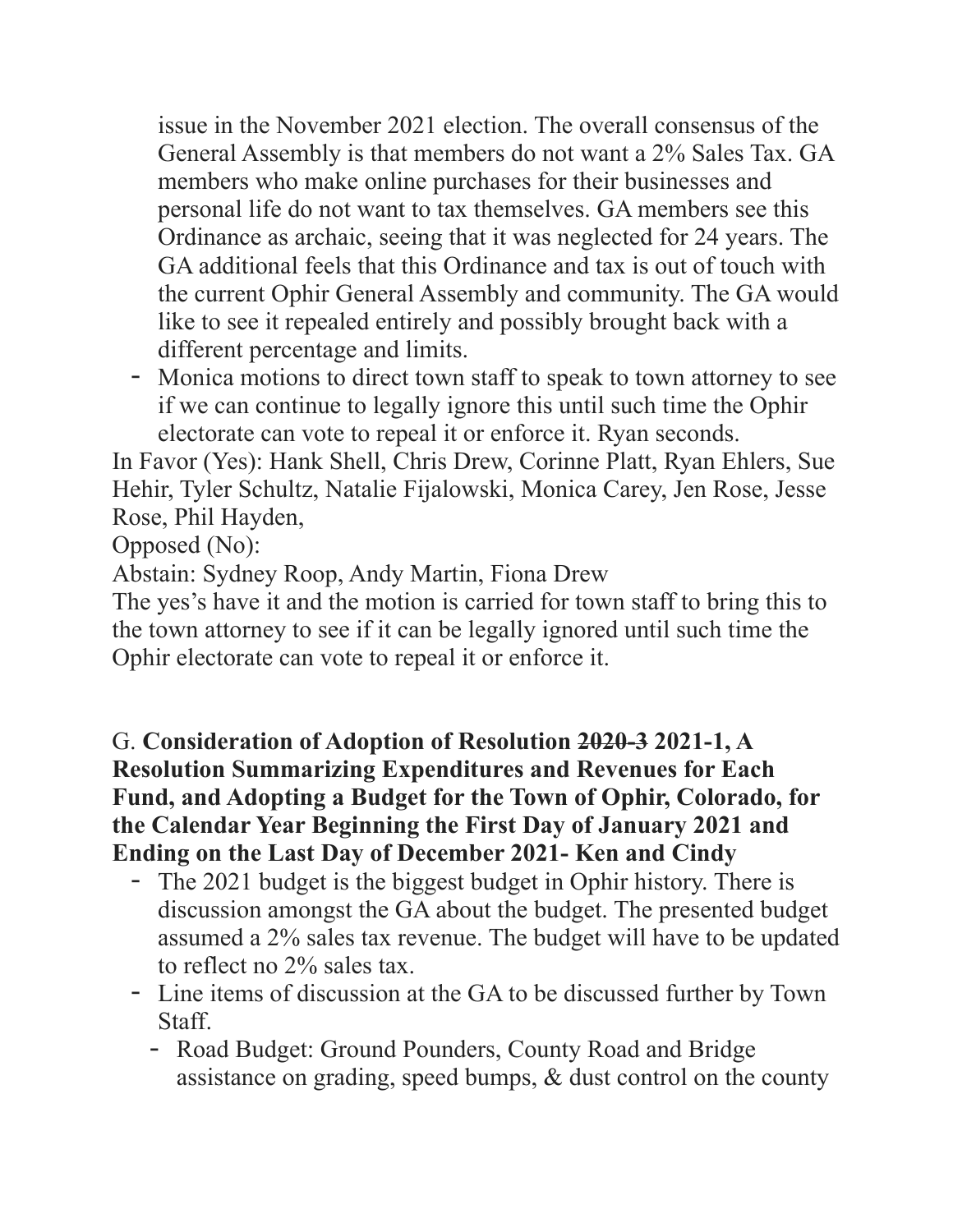road through Ophir. Requests from the GA to mend the County relationship and get help from Road and Bridge.

- Open Space: weed management, forest service gates & boulders. A gate Ophir day is discussed to get volunteers and use the Ophir backhoe to move gates to help bring down this cost. We need to get a scope of what the work will look like.
- Parks and Playground Funds: Labor and landscaping on the playgrounds and East Ophir Park. Funded through the Lottery **Trust Fund**
- Broadband Fund
- Water Fund
- The GA requests that Ken provide the RETT received from 2020 in the budget narrative and what the RETT went towards. Financial goals of the Town is to begin to move away from reliance on RETT and towards a different revenue stream.
- There is no vote at this time just a discussion. The vote will be held at the January General Assembly meeting.

#### **H.Second Reading and Adoption of Ordinance 2020-3, Amending Ordinance 94-7 Regarding Ophir Environmental Commission-Monica**

- This ordinance amends Ordinance 97-4, Ophir Environmental Commission Membership and Powers and Duties sections. Corinne motions to approve Ordinance 2020-3, Amending Ordinance 97-4. Sydney seconds

In Favor (Yes): Sydney Roop, Andy Martin, Chris Drew, Fiona Drew, Corinne Platt, Ryan Ehlers, Natalie Fijalowski, Tyler Schultz, Sue Hehir, Monica Carey, Hank Shell, Jen Rose, Jesse Rose, Phil Hayden, Opposed (No):

Abstain<sup>-</sup>

### I. Second Reading and Adoption of Ordinance 2020-4, Renewal of **Ground Pounders Public Works Contract for 2021 - Ken**

- The Ordinance is for the rates and that the work of Ground Pounders is directed from the Town. This Ordinance is not the scope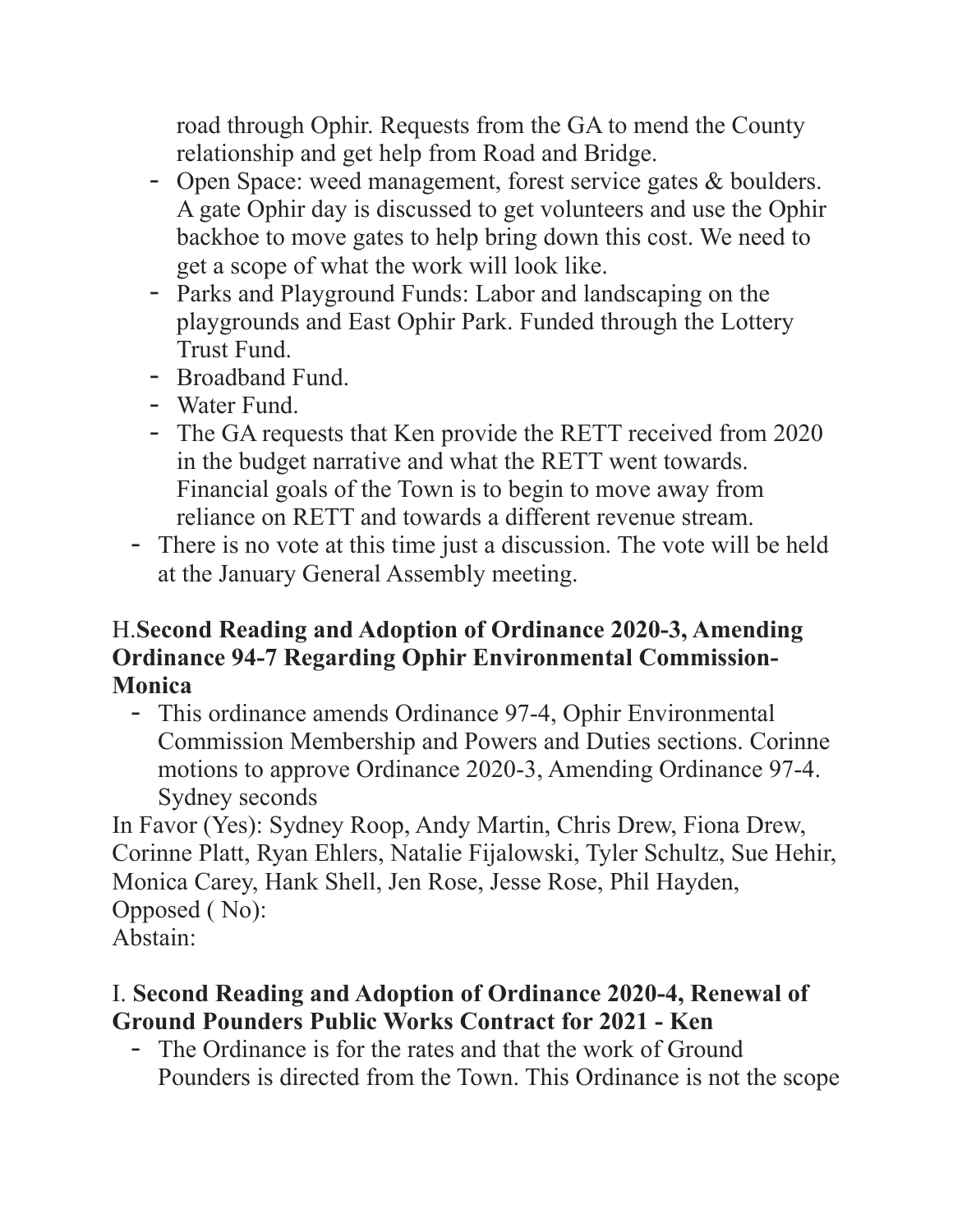of work. It keeps GP contracted to do public works for the Town as directed by the Town.

Sydney motions to approve Ordinance 2020-4, Monica seconds. In Favor (Yes): Sydney Roop, Andy Martin, Corinne Platt, Chris Drew, Fiona Drew, Ryan Ehlers, Natalie Fijalowski, Tyler Schultz, Sue Hehir, Monica Carey, Hank Shell, Jen Rose, Jesse Rose, Phil Hayden, Opposed (No):

Abstain<sup>-</sup>

#### J. First Reading of Ordinance 2020-5 2021-2, Establishing an **Assistant to the Town Manager Employee Position-Ken**

In the past there have been assistants to help the town manager both administrative and public works. The 2020 budget was approved for an assistant to the town manager line item for \$7500. Sydney was working 1 day a week as an assistant to Ken. In July, Ken approached Town Staff to add two additional days to Sydney's assistant position to research Fiber to the Home for broadband, COVID help, and additional assistant work at \$25.00 an hour. Town Staff approved 2 additional days to Sydney's schedule. Ken would like some help moving into 2021 and wants some overlap in case he cannot fulfill the town manager duties. The future assistant would be hired by the manager and the mayor. The budget line item for assistant is \$28,000. There is hesitation from the GA to pay an additional \$28,000 a year for an assistant. Past assistants to the Town manager have not been paid that much. The budget is already in the red and tight. The Ordinance allows for an assistant position to be paid \$15.00-\$25.00 an hour. The Ordinance states the assistant salary will change annually based on what is allowable with the budget.

Monica motions to table the assistant to manager position until the budget has been worked out more, Jesse Rose seconds.

In Favor (Yes): Tyler Schultz, Ryan Ehlers, Sue Hehir, Monica Carey, Chris Drew, Fiona Drew, Hank Shell, Jen Rose, Jesse Rose, Phil Hayden Opposed (No):

Abstain: Sydney Roop, Andy Martin, Corinne Platt, Natalie Fijalowski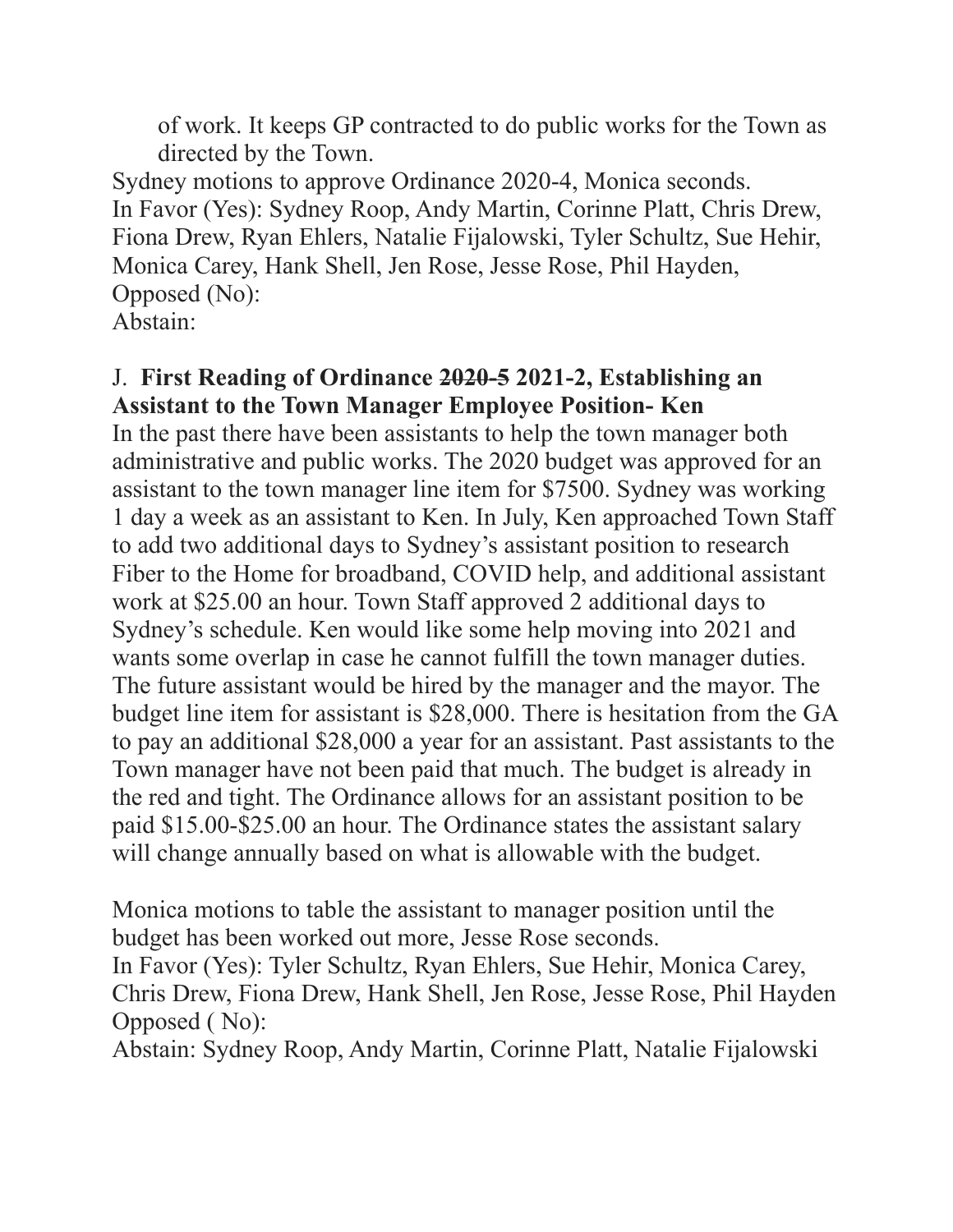#### K. First Reading of Ordinance 2020-7 2021-3, Allocating Funds to **Match Southwest Water Conservation District Grant** for Werner Spring Infiltration System Replacement - Ken

In order to receive the grant funds for the Werner Infiltration System, the Town needs to pass an Ordinance that allocates the funds. The Town is responsible for \$26,000 towards matching. The money is in the General Fund to cover this

Ryan motions to approve the first reading, Monica Carey seconds In Favor (Yes): Sydney Roop, Corinne Platt, Tyler Schultz, Sue Hehir, Chris Drew, Fiona Drew, Monica Carey, Ryan Ehlers, Jesse Rose, Phil Hayden, Andy Martin

Opposed (No): Abstain:

#### L. First Reading of Ordinance 2020-8 2021-4, Amending Ordinance 2010-7 SMPA Franchise -Approving \$20,000 Energy Efficiency and **Renewable Energy Funding and Extending Franchise Agreement 10** vears to  $2050 -$ Ken

The Town of Ophir had a 10 year grant for \$75,000 from SMPA. The Town used about half of it before the grant expired in November. The town lost about \$12,000 when the grant expired. Ken reached out to SMPA to see if they would extend the grant. SMPA did not extend the grant. Ken discusses projects that would utilize the \$20,000 grant. This Ordinance approves a new grant and extends the Franchise Agreement with SMPA

Sue Hehir motions to pass the Ordinance 2021-4 with an amendment to her motion to request SMPA to change the wording to existing, and to have an additional review from the town attorney. Sydney seconds In Favor (Yes): Sydney Roop, Andy Martin, Corinne Platt, Sue Hehir, Tyler Schultz, Chris Drew, Fiona Drew, Monica Carey, Ryan Ehlers, Jesse Rose, Phil Hayden Opposed (No):

Abstain<sup>-</sup>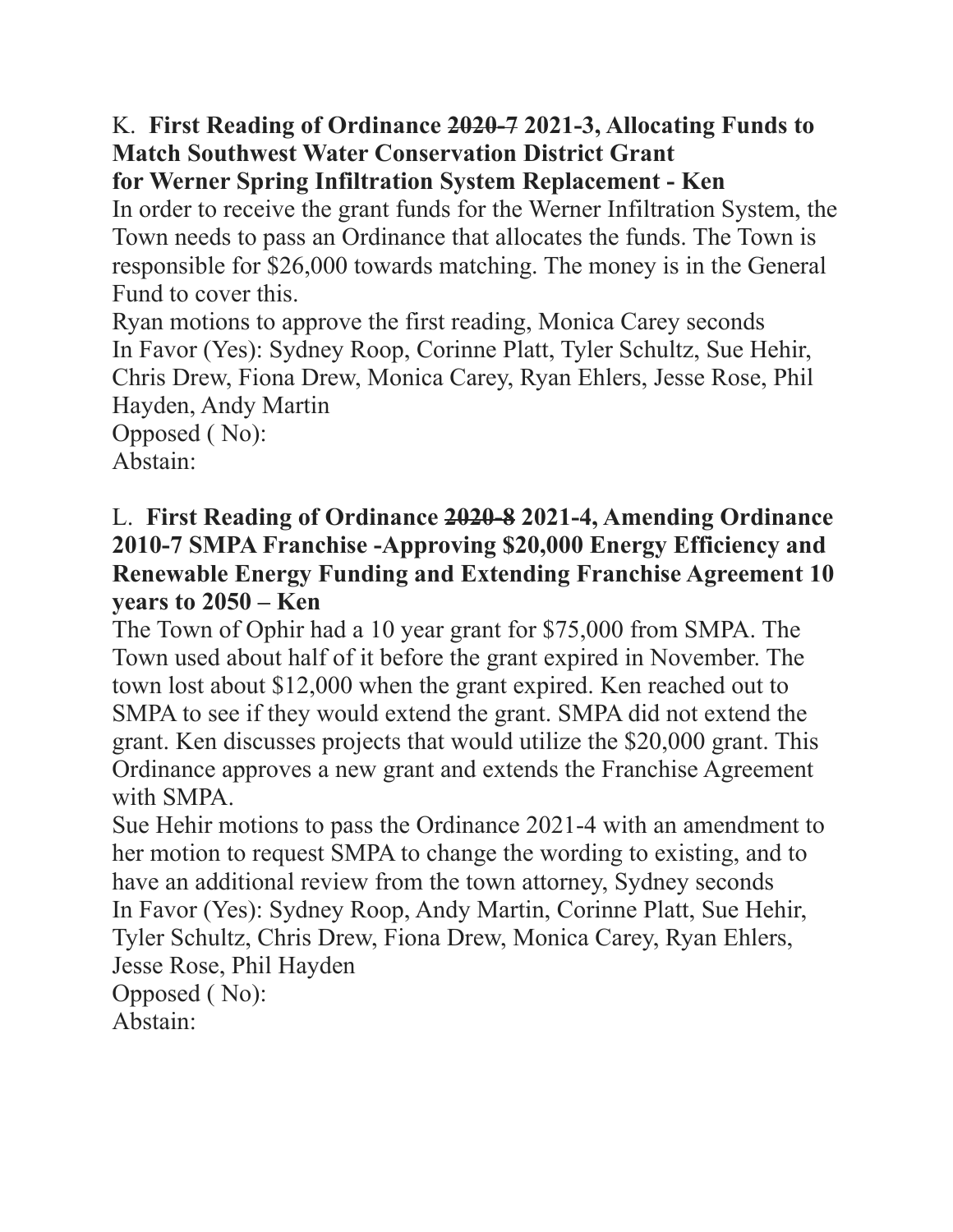### **5. STAFF REPORTS**

**Town Manager** (Ken Haynes): No staff report.

**Town Mayor** (Corinne Platt): No staff report.

**Town Clerk**( Sydney Roop): Dog registration and January 2021 elections.

**Ophir Environmental Chairperson** (Monica Carey): No staff update. **Planning and Zoning Chairperson** ( Valerie Sloan): No staff update.

# **6. NEW BUSINESS**

Tyler Schultz has some new business comments and discussion. Tyler discusses allowing backcountry skier parking at the Ute Memorial. Skiers can currently park on the North side of the spur on Porphyry Street, west of 9th street. Tyler would like to see some red and yellow stakes on the fire hydrants.

Sue Hehir has ideas for positive signs!

Corinne motions to allow excess RETT funds to be used towards the assistant position so that Sydney can finish up her projects, with the position to end in January. Phil seconds.

Yes: Corinne Platt, Tyler Schultz, Sue Hehir, Chris Drew, Fiona Drew, Jesse Rose, Phil Hayden

No:

Abstain: Sydney Roop

# **7. ADJOURN**

10:52 PM Tyler motions to adjourn, All in favor to adjourn



1/31/2021

Town Clerk, Sydney Roop Date

*Minutes prepared by Sydney Roop, Town Clerk*